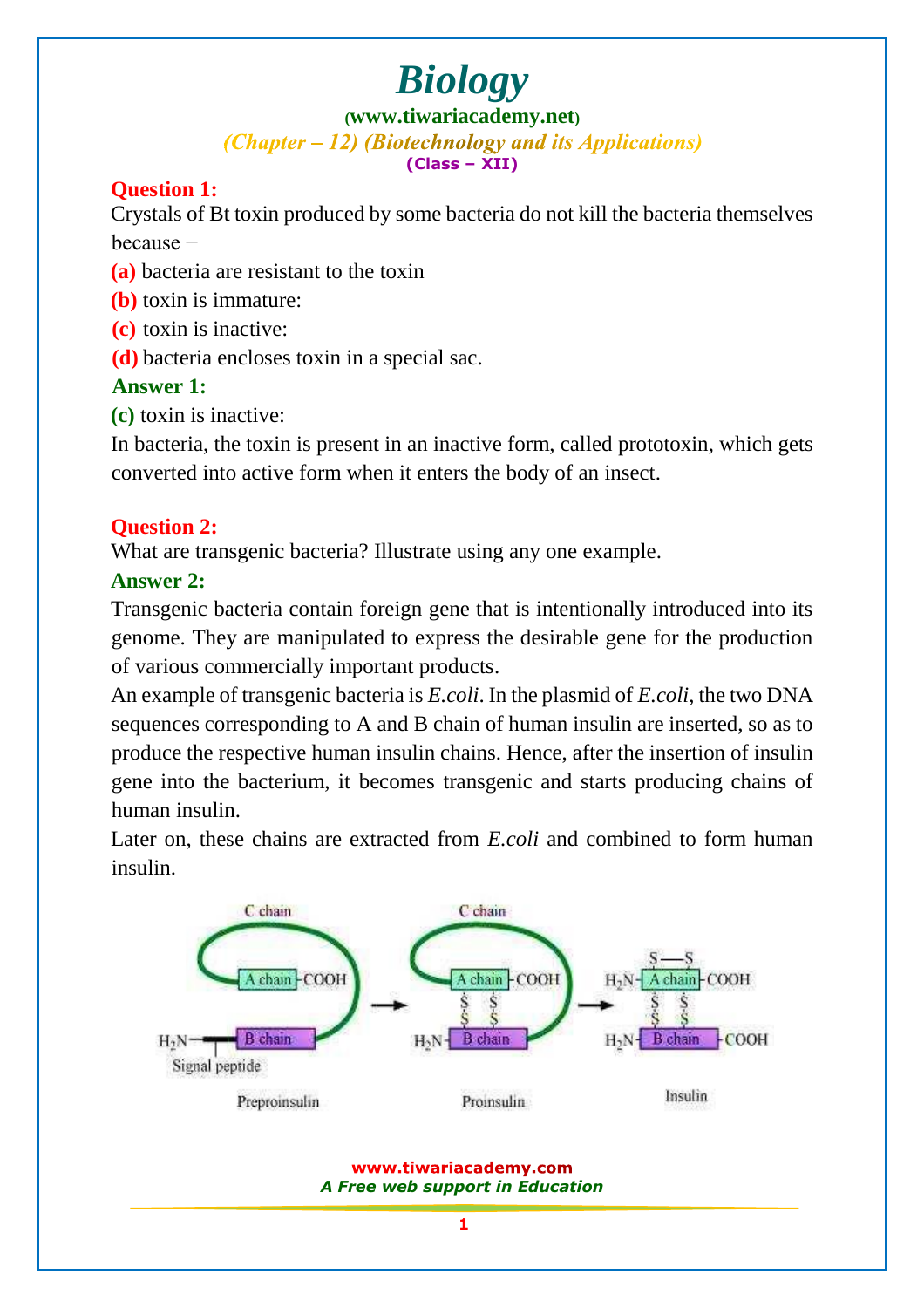**([www.tiwariacademy.net](http://www.tiwariacademy.net/))** (Chapter – 12) (Biotechnology and its Applications)

# **(Class – XII)**

# **Question 3:**

Compare and contrast the advantages and disadvantages of production of genetically modified crops.

# **Answer 3:**

The production of genetically modified (GM) or transgenic plants has several advantages.

- Most of the GM crops have been developed for pest resistance, which increases the crop productivity and therefore, reduces the reliance on chemical pesticides.
- Many varieties of GM food crops have been developed, which have enhanced nutritional quality. For example, golden rice is a transgenic variety in rice, which is rich in vitamin A.
- $\triangleright$  These plants prevent the loss of fertility of soil by increasing the efficiency of mineral usage.
- They are highly tolerant to unfavourable abiotic conditions.
- $\triangleright$  The use of GM crops decreases the post harvesting loss of crops.

However, there are certain controversies regarding the use of genetically modified crops around the world. The use of these crops can affect the native biodiversity in an area. For example[, the use of Bt toxin to decrease the amoun](www.tiwariacademy.com)t of pesticide is posing a threat for beneficial insect pollinators such as honey bee. If the gene expressed for Bt toxin gets expressed in the pollen, then the honey bee might be affected. As a result, the process of pollination by honey bees would be affected. Also, genetically modified crops are affecting human health. They supply allergens and certain antibiotic resistance markers in the body. Also, they can cause genetic pollution in the wild relatives of the crop plants. Hence, it is affecting our natural environment.

# **Question 4:**

What are Cry proteins? Name an organism that produces it. How has man exploited this protein to his benefit?

# **Answer 4:**

Cry proteins are encoded by cry genes. These proteins are toxins, which are produced by *Bacillus thuringiensis* bacteria. This bacterium contains these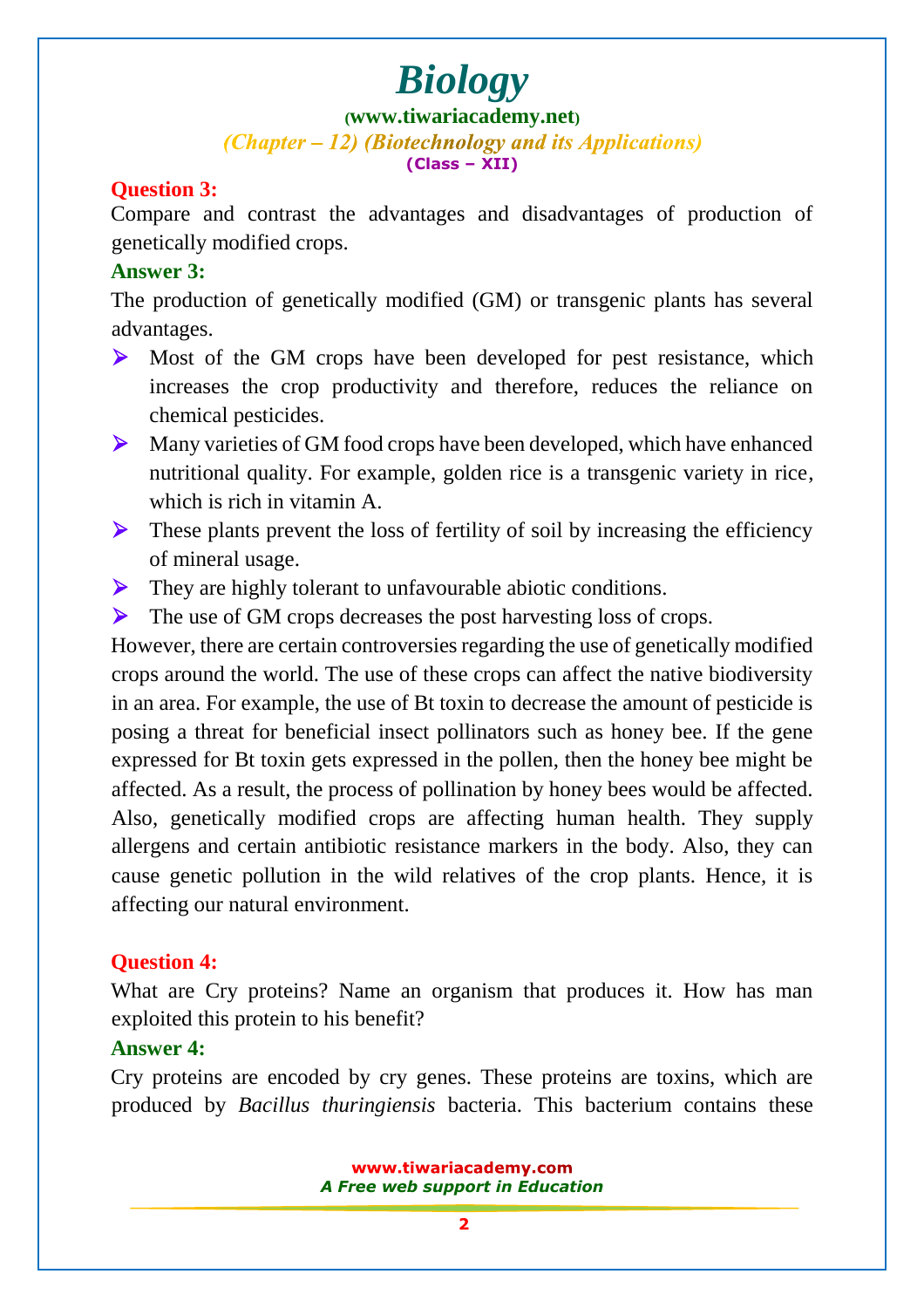### **([www.tiwariacademy.net](http://www.tiwariacademy.net/))** (Chapter – 12) (Biotechnology and its Applications) **(Class – XII)**

proteins in their inactive from. When the inactive toxin protein is ingested by the insect, it gets activated by the alkaline pH of the gut. This results in the lysis of epithelial cell and eventually the death of the insect. Therefore, man has exploited this protein to develop certain transgenic crops with insect resistance such as Bt cotton, Bt corn, etc.

# **Question 5:**

What is gene therapy? Illustrate using the example of adenosine deaminase (ADA) deficiency.

# **Answer 5:**

Gene therapy is a technique for correcting a defective gene through gene manipulation. It involves the delivery of a normal gene into the individual to replace the defective gene, for example, the introduction of gene for adenosine deaminase (A[DA\) in ADA deficient individual. The adenosine](www.tiwariacademy.com) deaminase enzyme is important for the normal functioning of the immune system. The individual suffering from this disorder can be cured by transplantation of bone marrow cells. The first step involves the extraction of lymphocyte from the patient's bone marrow. Then, a functional gene for ADA is introduced into lymphocytes with the help of retrovirus. These treated lymphocytes containing ADA gene are then introduced into the patient's bone marrow. Thus, the gene gets activated producing functional T- lymphocytes and activating the patient's immune system.

# **Question 6:**

Diagrammatically represent the experimental steps in cloning and expressing a human gene (say the gene for growth hormone) into a bacterium like *E. coli*? **Answer 6:**

DNA cloning is a method of producing multiple identical copies of specific template DNA. It involves the use of a vector to carry the specific foreign DNA fragment into the host cell. The mechanism of cloning and transfer of gene for growth hormone into *E.coli* is represented below.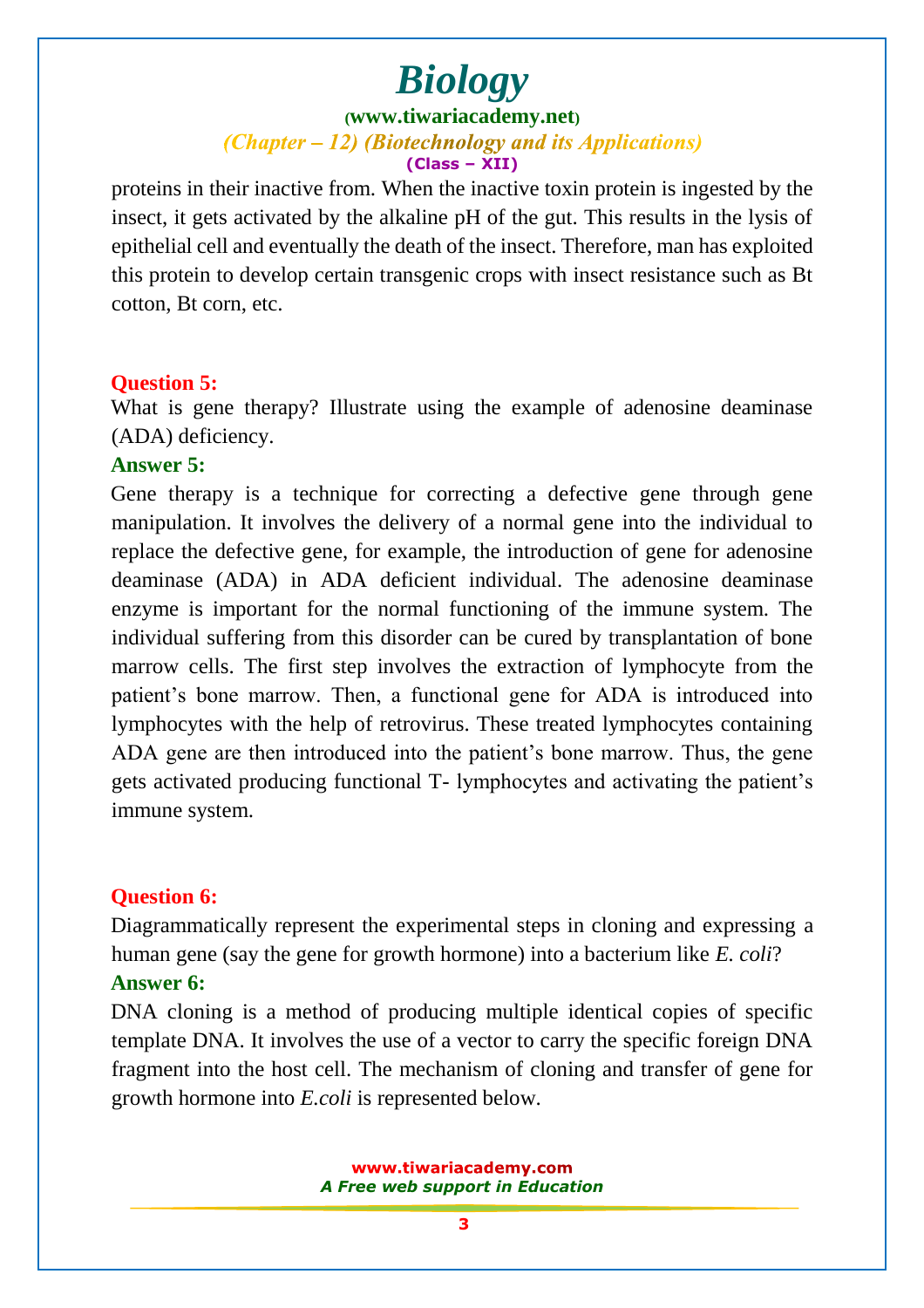**([www.tiwariacademy.net](http://www.tiwariacademy.net/))**

(Chapter – 12) (Biotechnology and its Applications)

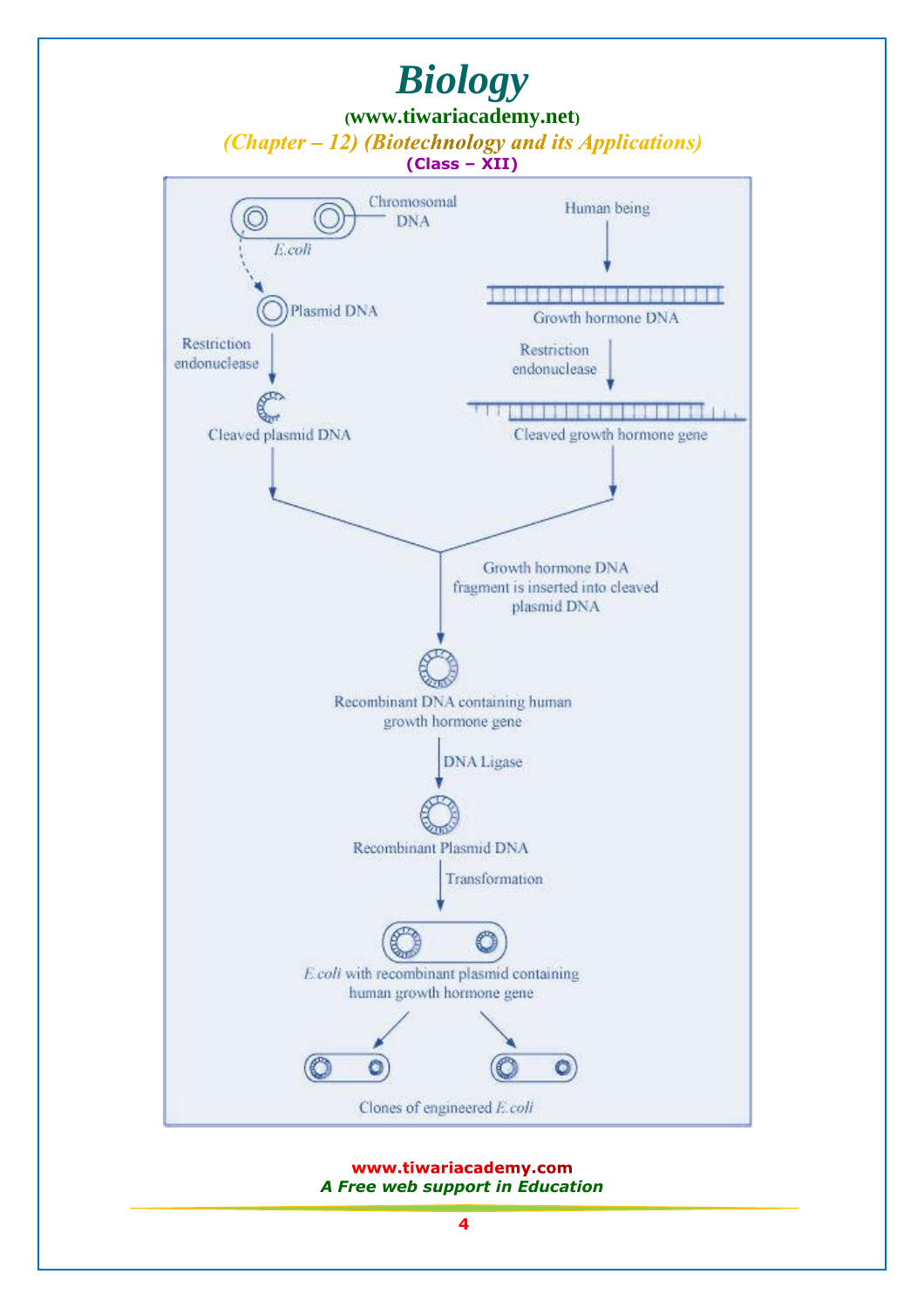# *Biology* **([www.tiwariacademy.net](http://www.tiwariacademy.net/))** (Chapter – 12) (Biotechnology and its Applications) **(Class – XII)**

### **Question 7:**

Can you suggest a method to remove oil (hydrocarbon) from seeds based on your understanding of rDNA technology and chemistry of oil?

### **Answer 7:**

Recombinant DNA technology (rDNA) is a technique used for manipulating the genetic material of an organism to obtain the desired result. For example, this technology is used for removing oil from seeds. The constituents of oil are glycerol and fatty acids. Using rDNA, one can obtain oilless seeds by preventing the synthesis of either glycerol or fatty acids. This is done by removing the specific gene responsible for the synthesis.

# **Question 8:**

Find out from internet what is golden rice.

# **Answer 8:**

Golden rice is a genetically modified variety of rice, *Oryza sativa*, which has been developed as a fortified food for areas where there is a shortage of dietary vitamin A. It contains a precursor of pro-vitamin A, called beta-carotene, which has been introduced [into the rice through genetic engineering. The rice pla](www.tiwariacademy.com)nt naturally produces betacarotene pigment in its leaves. However, it is absent in the endosperm of the seed. This is because beta-carotene pigment helps in the process of photosynthesis while photosynthesis does not occur in endosperm. Since betacarotene is a precursor of provitamin A, it is introduced into the rice variety to fulfil the shortage of dietary vitamin A. It is simple and a less expensive alternative to vitamin supplements. However, this variety of rice has faced a significant opposition from environment activists. Therefore, they are still not available in market for human consumption.

### **Question 9:**

Does our blood have proteases and nucleases?

### **Answer 9:**

No, human blood does not include the enzymes, nucleases and proteases. In human beings, blood serum contains different types of protease inhibitors, which protect the blood proteins from being broken down by the action of proteases. The enzyme, nucleases, catalyses the hydrolysis of nucleic acids that is absent in blood.